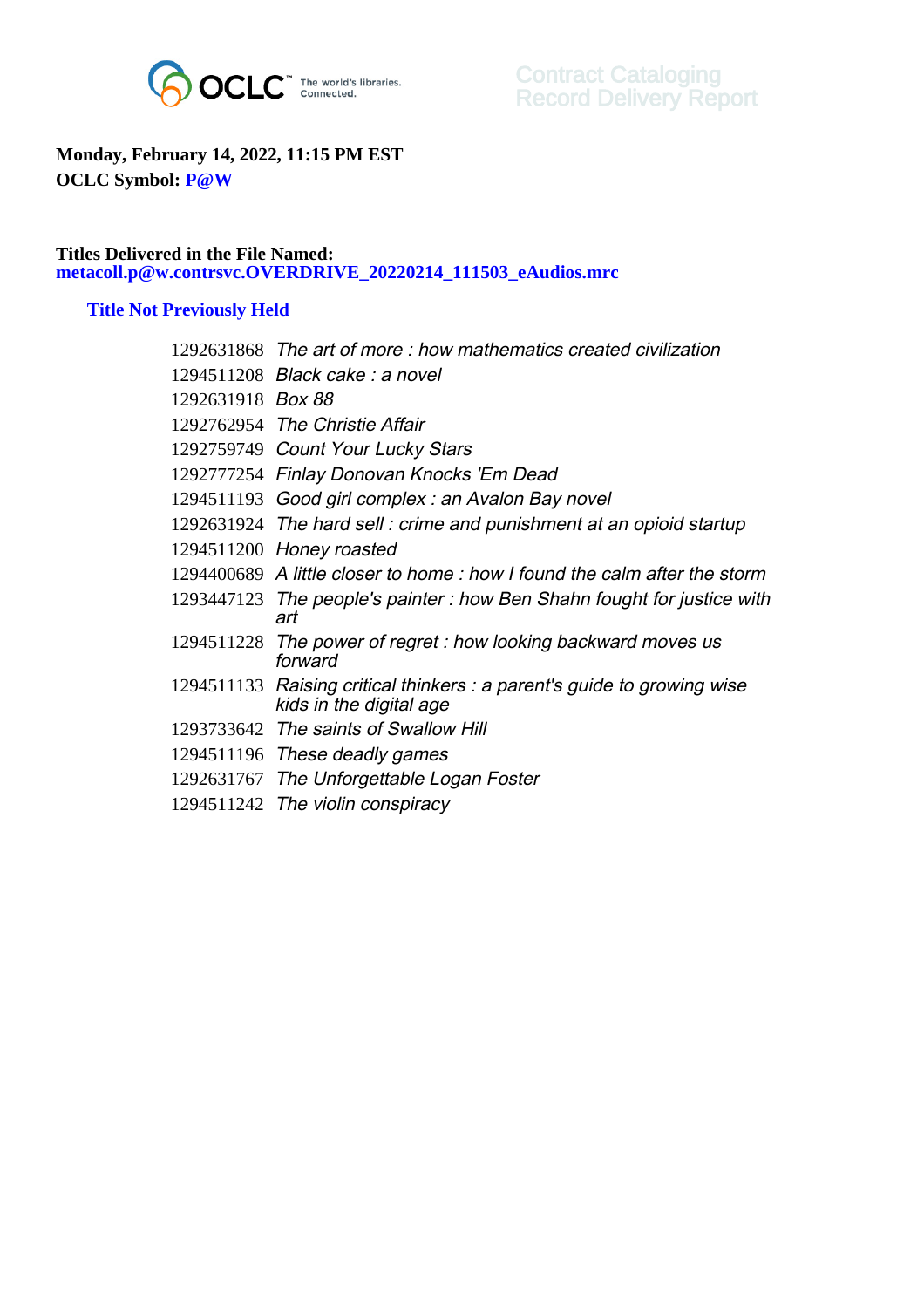## **Title Not Previously Held**

|                      | 1289931429 The alien's zookeeper                                                                                                 |
|----------------------|----------------------------------------------------------------------------------------------------------------------------------|
|                      | 1289931333 Apprentice of the dead                                                                                                |
|                      | 1289931397 Asian bowls cookbook: Asian recipe book with delectable<br>and appetizing oriental cuisine recipes for healthy living |
|                      | 1289931549 Bearly together                                                                                                       |
|                      | 1289931398 Beyond the veil                                                                                                       |
|                      | 1289931532 Bodies in motion                                                                                                      |
|                      | 1289931603 The bone valley                                                                                                       |
| 1289931335 Breaker   |                                                                                                                                  |
|                      | 1288333820 The Christie affair                                                                                                   |
|                      | 1289931392 The Christmas wish: Johnny and Tommy's story                                                                          |
|                      | 1289931508 Collateral damage : an arranged marriage Mafia romance<br>duet                                                        |
|                      | 1246582512 The Complete Tofu Cookbook: 170+ Delicious, Plant-based<br>Recipes from around the World.                             |
|                      | 1289931124 Custody battles                                                                                                       |
|                      | 1289931471 Dad jokes and pine cones                                                                                              |
|                      | 1289931483 Dance with me                                                                                                         |
|                      | 1289931477 Delusional love                                                                                                       |
|                      | 1289931246 Double, dabble, toil and travel                                                                                       |
|                      | 1282636337 Duck and dive                                                                                                         |
|                      | 1281976029 Easter bonnet murder                                                                                                  |
|                      | 1294511488 Eating to extinction: the world's rarest foods and why we<br>need to save them                                        |
| 1289931430 Effigest  |                                                                                                                                  |
|                      | 1289931441 Everything together: a second dad wedding                                                                             |
| 1264404287 Eyes down |                                                                                                                                  |
|                      | 1294511483 Finlay Donovan knocks 'em dead                                                                                        |
|                      | 1288215624 The Firefly holiday special. No. 1                                                                                    |
| 1289931390 Fleglings |                                                                                                                                  |
|                      | 1289931500 Fool for love                                                                                                         |
|                      | 1294302197 Forbidden city                                                                                                        |
|                      | 1289931977 Fractured fairy tales                                                                                                 |
|                      | 1294511503 A game of fear                                                                                                        |
|                      | 1290675975 Good girl complex                                                                                                     |
|                      | 1294511405 Good-bye Stacey, good-bye                                                                                             |
|                      | 1289931460 The governess's daughter                                                                                              |
|                      | 1292359354 Greenwich Park                                                                                                        |
|                      | 1268122795 Honey roasted                                                                                                         |
|                      | 1289249775 How to cheat at dirty Santa                                                                                           |
|                      | 1293447183 It's a zoo in here!                                                                                                   |
| 1289931407 Jacked up |                                                                                                                                  |
|                      | 1289809977 The Legacy Of Manifesto The Great: A Sci Fi Comedy<br><b>Where Women Rewrite The Rules</b>                            |
|                      | 1289931518 Love on the rise                                                                                                      |